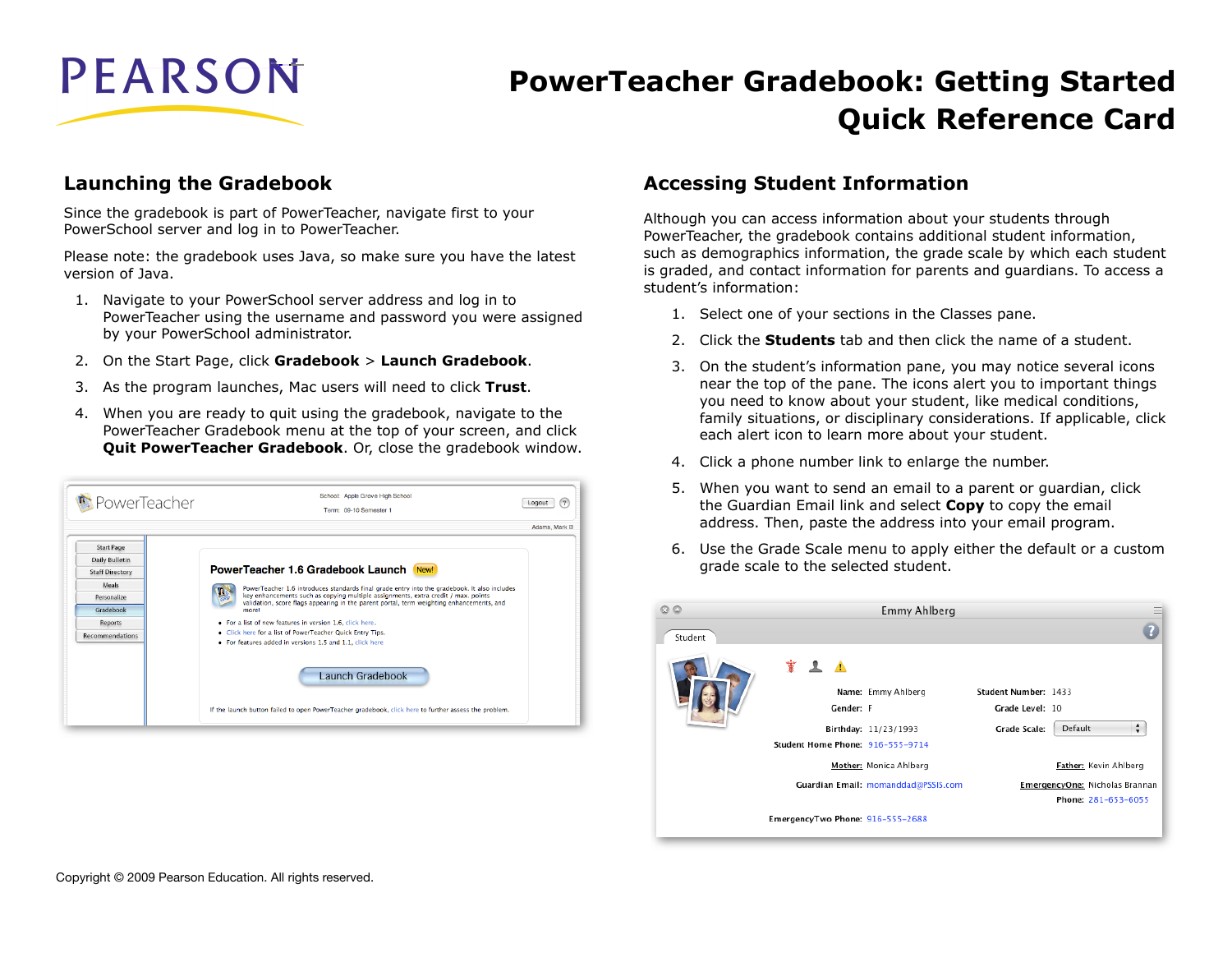### **Adding Class Content**

The Class Content pane contains three modes, or sub-sections: Class Info, School Content, and My Content. View and edit basic class information for the selected class in Class Info mode. The Content modes contain links to websites and resources on the web. Resources in School Content are provided by your PowerTeacher administrator. Add whatever online resources you'd like to use in your classes in My Content.

To add a link to an Internet site:

- 1. Click the **Class Content** tab and then click the **My Content** mode.
- 2. Click the **+** button.
- 3. Enter the name and address of the website.
- 4. "Web Site" is the default content type. (If you're linking to a document that resides on your district server, select PDF or Word Doc to match.)
- 5. Enter a description of the resource.
- 6. Click **Save**. The link will appear on the My Content page.

|                                             |                                                     | PowerTeacher Gradebook: Sheldon Bowe - Apple Grove High School 1 |                      |               |                                   |  |  |
|---------------------------------------------|-----------------------------------------------------|------------------------------------------------------------------|----------------------|---------------|-----------------------------------|--|--|
| $\triangleright$ Active (34)<br>Dropped (0) | $\quad \  \  \, \textcircled{\scriptsize{1}}$<br>提進 |                                                                  |                      |               |                                   |  |  |
|                                             | Scoresheet                                          | <b>Students</b><br><b>Assignments</b>                            | <b>Grade Setup</b>   | Class Content | Reports                           |  |  |
|                                             | Mode:                                               | <b>School Content</b><br>Class Info                              | <b>My Content</b>    |               |                                   |  |  |
|                                             | Order                                               | Name                                                             | Group                | Type          | Address                           |  |  |
| Categories<br>Ш<br>e                        | 1                                                   | High School English                                              | Grammar<br>o         | Web Site      | http://jc-schools.net/tutorials/t |  |  |
| Fil ÷                                       | $\overline{2}$                                      | Write On                                                         | Writing<br>O         | Web Site      | http://jc-schools.net/write/pror  |  |  |
| <b>A</b> ALL                                | 3                                                   | Internet Public Library                                          | Writing<br>O         | Web Site      | http://www.ipl.org/div/aplus/     |  |  |
|                                             | 4                                                   | The Teachers' Cafe                                               | O<br>Grammar         | Web Site      | http://theteacherscafe.com/Tead   |  |  |
| Homework                                    | 5                                                   | <b>Vocabulary Practice Tests</b>                                 | Vocabulary<br>O      | Web Site      | http://www.vocabtest.com/hs/      |  |  |
| Project                                     | 6                                                   | Beyond Books Lesson Plans                                        | Literature<br>O<br>W | Web Site      | http://www.beyondbooks.com/b      |  |  |
| Quiz<br>W                                   |                                                     |                                                                  |                      |               |                                   |  |  |
| <b>V</b> Test                               |                                                     |                                                                  |                      |               |                                   |  |  |
|                                             |                                                     |                                                                  |                      |               | $\leftarrow$                      |  |  |
|                                             | ÷                                                   | <b>Content Groups</b>                                            |                      |               |                                   |  |  |
|                                             |                                                     |                                                                  |                      |               |                                   |  |  |

To add a link to a class description:

- 1. Select one of your sections in the Classes pane.
- 2. Click the **Class Content** tab and then click the **Class Info** mode.
- 3. Enter a description of the class.
- 4. Click **+ link**.
- 5. On the Add Web Link window, select the link you wish to add, then click **OK**.
- 6. Format the class description, if desired, and click **Save**.
- 7. The class description, and any links you have added, are visible in the PowerSchool Student and Parent Portals. Students and parents can click the links to access the website or other online resource.

To change the name of one of your sections as it appears in the Classes pane:

- 1. Select one of your sections in the Classes pane.
- 2. Click the **Class Content** tab and then click the **Class Info** mode.
- 3. Enter the custom name in the Custom Display Name field.
- 4. Click **Save**.
- 5. Then, to make the new name appear in the list of sections in the Classes pane, you must enable a section preference. Open the PowerTeacher Gradebook menu and select **Preferences**.
- 6. On the Preferences window, click **Section**.
- 7. Click **Custom Name Display**, then click **OK**.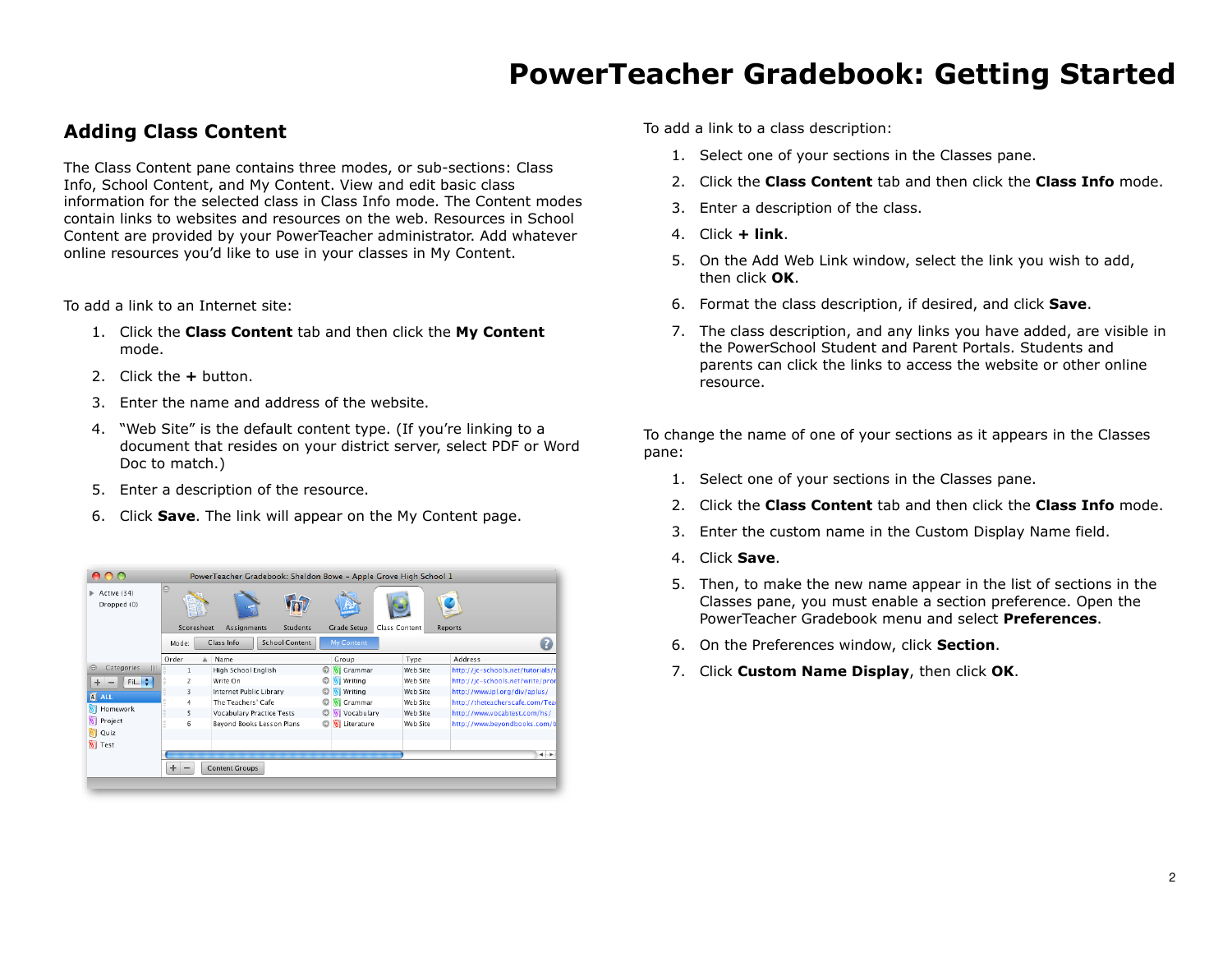## **Creating Categories**

To save you time, the gradebook contains four pre-defined categories: Homework, Project, Quiz, and Test. These categories and any you create will be available to all of the classes you teach.

- 1. From the **Tools** menu, select **Categories**.
- 2. Click the **+** button in the lower left corner of the Categories window.
- 3. Give the category a name and a default number of points possible. Choose a color and the score type. Check **Include in Final Grade**, if appropriate, and add a description.
- 4. Add another category by clicking the **+** button. Edit an existing category by selecting it and changing any of the values. Click the  button to delete a selected category.
- 5. Click **Close** to save categories you created or modified.

|                     | Categories                                  |                                                      |       |
|---------------------|---------------------------------------------|------------------------------------------------------|-------|
| Homework<br>Project |                                             | Category                                             |       |
| Quiz<br>Test        | Name:                                       | Homework                                             |       |
|                     | Abbreviation:                               | <b>HW</b>                                            |       |
|                     | Color:                                      | Blue<br>冈                                            | ÷     |
|                     | assignments when created for this category. | These options will be applied as defaults to any new |       |
|                     | <b>Points Possible:</b><br>۰                | 10                                                   |       |
|                     | <b>Extra Points:</b>                        | $\mathbf 0$                                          |       |
|                     | Score Type:                                 | Points                                               | ÷     |
|                     | Include in Final Grade:                     | ⊽                                                    |       |
|                     | <b>Description:</b>                         |                                                      |       |
| $+ -$               |                                             |                                                      |       |
|                     |                                             | Cancel                                               | Close |

### **Entering Assignments**

You can add assignments to the gradebook anytime during the school year, and can copy assignments from a previous school year or term. Whenever you add assignments, you can choose to make assignment information available to parents or guardians and students immediately.

- 1. From the Assignments tab, click the **+** button below the Assignment list to open the New Assignment pane.
- 2. Name the assignment, choose a category, enter a number of points possible, and specify a due date. Add a description so students and parents know what is required. Make sure to check **Include in Final Grade**, unless the assignment is a draft or non-graded activity.
- 3. Click the **Publish** tab in the assignment pane.
- 4. Choose to publish assignments immediately, on a specific date, or a number of days before it is due.
- 5. Check **Publish Scores** to show scores in the PowerSchool Student and Parent Portals.
- 6. Click **Save** in the lower right corner. The assignment will appear in the list of assignments, as well as on the Scoresheet.

| $\odot$                          | Test                                             |             |  |  |  |  |  |
|----------------------------------|--------------------------------------------------|-------------|--|--|--|--|--|
| Assignment<br>Publish            |                                                  |             |  |  |  |  |  |
| Name:                            | Abbreviation:<br>Test                            | Test        |  |  |  |  |  |
| Category:<br>ğ.<br><b>O</b> MORE | ≑∣ಂ<br><b>V</b> Test<br>Score Type:              | ÷<br>Points |  |  |  |  |  |
| <b>Points Possible:</b>          | Extra Points:<br>5<br>Max: 105<br>Weight:<br>100 | 1.00        |  |  |  |  |  |
| Date Due:                        | ۵<br>11/27/2009<br>Include in Final Grade:       | ⊻           |  |  |  |  |  |
| Description:<br>$C$ in $S$       |                                                  |             |  |  |  |  |  |
|                                  |                                                  |             |  |  |  |  |  |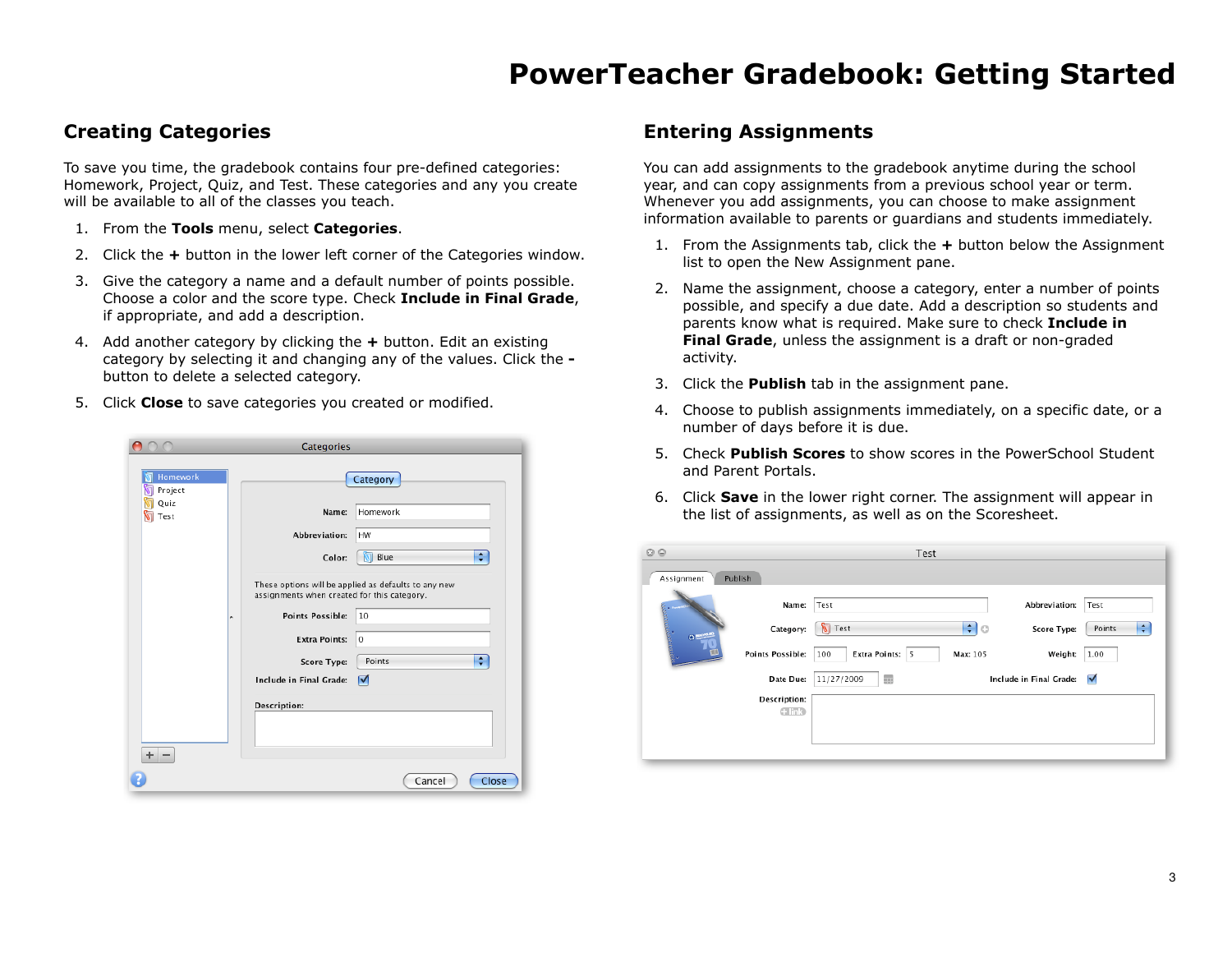## **Copying Assignments**

You can copy assignments from one class to another, from current or previous terms, by using Copy Assignments in the **Tools** menu at the top of the screen. Use the term menu and the Classes pane in the gradebook window to change classes or to select previous classes, so you can access any assignment, no matter the date. You may select to copy one assignment, several assignments, or all assignments.

- 1. In the Classes pane, select the class that contains the assignment or assignments you want to copy.
- 2. Click the **Tools** menu and click **Copy Assignments**.
- 3. Check the assignments you want to copy and click **Next**.
- 4. The Copy Assignments window will default to the current school year, but you can also choose previous or future school years.
- 5. Check the class or classes to copy the assignments to.
- 6. Choose to keep the existing due date, assign today's date, or enter a custom date.

#### 7. Click **OK**.

|           | <b>Copy Assignments</b>                                                                                       |                |
|-----------|---------------------------------------------------------------------------------------------------------------|----------------|
|           | <b>Copy Assignments</b><br>Copy assignments to the selected classes.                                          |                |
|           | Copy Assignment: Price Increases from Class: 1(A-B) Consumer Math<br>S1 to the selected classes.<br>2009-2010 |                |
|           | Classes                                                                                                       |                |
|           | same class                                                                                                    |                |
|           | 1(A) Computer                                                                                                 | S <sub>2</sub> |
| ⊽         | 4(A-B) Consumer Math                                                                                          | S1             |
| ⊽         | 4(A-B) Consumer Math                                                                                          | S <sub>2</sub> |
|           | 3(B) Computer                                                                                                 | S1             |
| Due Date: | Existing<br>07/17/2009                                                                                        |                |
|           | <b>STATISTICS</b><br>OK<br>Rack                                                                               |                |

### **Entering Scores**

When entering scores, match the type of score to what you set up when you created the assignment; numbers for points and percentage, letters for letter grades. Enter scores individually or by using quick-entry methods.

- 1. From the Scoresheet tab, click in the cell at the intersection of the row containing the student's name and the column of the assignment you want to score.
- 2. Enter the score, such as 25 or A.
- 3. Press **Enter** to advance to the next student and **Tab** to advance to the next assignment.
- 4. When you have finished entering scores, click **Save**.

| Scoresheet<br>Assignments                                    |   |       | Students |         | Grade Setup     |            |                | Class Conter                             |   |
|--------------------------------------------------------------|---|-------|----------|---------|-----------------|------------|----------------|------------------------------------------|---|
| Reporting Term:                                              |   |       |          | Mode:   |                 | Assignme   |                |                                          |   |
| ÷<br>S1 Grades Complete<br>(S1) Final Grade<br>Students (22) |   |       |          |         | Consumer habits | 06/04/2009 | $\Xi$<br>pts:  | Price Increases<br>07/17/2009<br>pts: 10 | c |
| Barlow, Gayle                                                |   | $A -$ | 91%      | 145/160 |                 |            | 7              | 9                                        |   |
| Bennett, Cody                                                |   | $B+$  | 88%      | 141/160 |                 |            | 7              | 9                                        |   |
| Bouk, Lauri                                                  |   | F     | 33%      | 53/160  |                 |            | $\overline{2}$ | 9                                        |   |
| Farley, Lacey                                                |   | $A -$ | 93%      | 148/160 |                 |            | 7              | 9                                        |   |
| Fisher, Christopher                                          |   | $B +$ | 88%      | 141/160 |                 |            | 7              | 9                                        |   |
| Harris, Tricia                                               | o | F     | 49%      | 79/160  |                 |            | 7              | 9                                        |   |
| John, Jacob                                                  | o | B     | 86%      | 138/160 |                 |            | 7              | 0                                        |   |
| Lien, Brianna                                                |   | D     | 63%      | 101/160 |                 |            | 7              | 9                                        |   |
| Mielke, Brianna                                              |   | $B +$ | 87%      | 139/160 |                 |            | 4              | 4                                        |   |
| Moos, Cameron                                                |   | $B+$  | 87%      | 139/160 |                 |            | 7              | 9                                        |   |
| Nicholson, Blake                                             |   | F     | 54%      | 87/160  |                 |            | 7              | 9                                        |   |
| Olsen, Anne                                                  |   | $B+$  | 88%      | 141/160 |                 |            | 7              | 9                                        |   |
| Poures Rartolome                                             |   | Δ-    | 92%      | 147/160 |                 |            | 7              | a                                        |   |